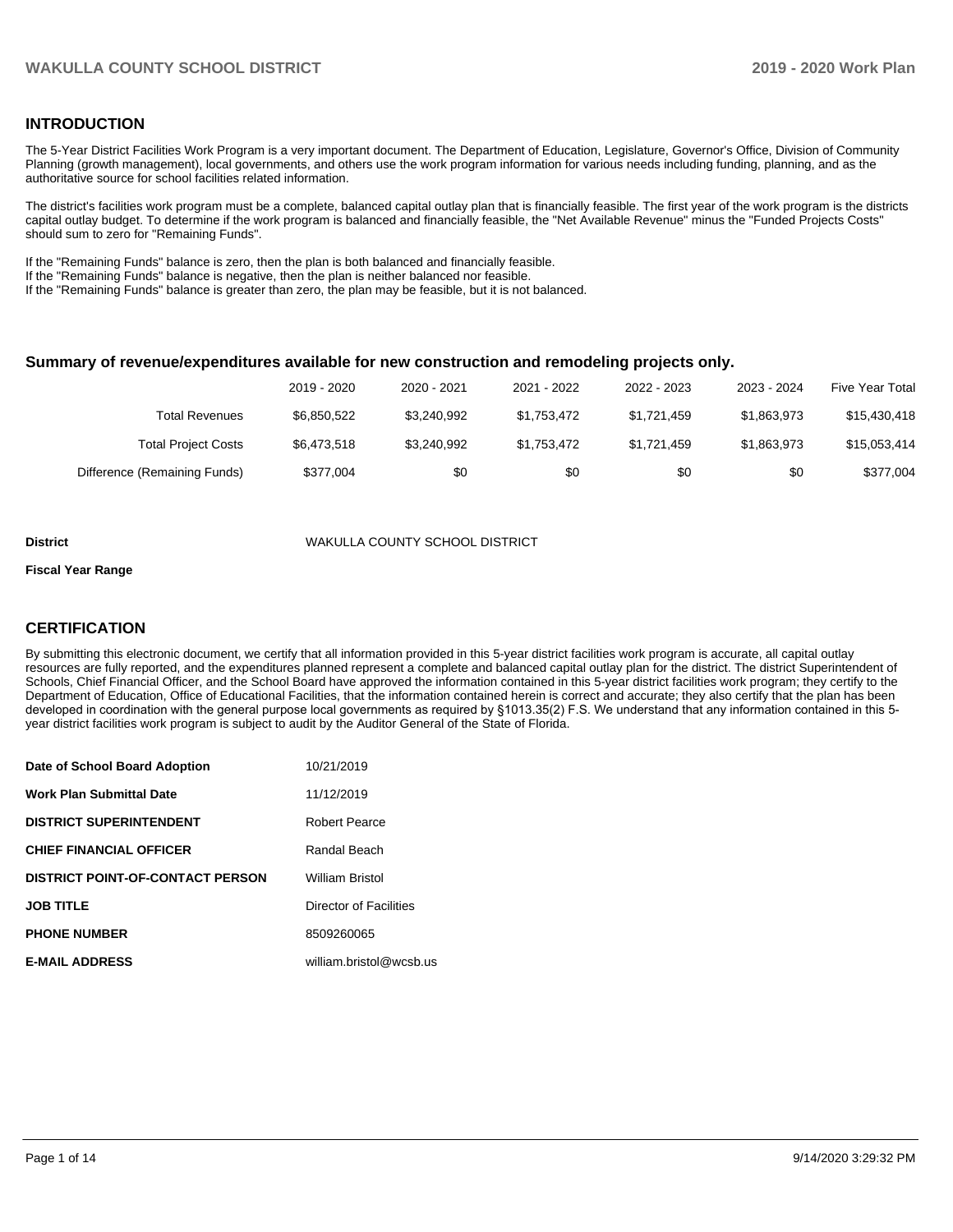# **Expenditures**

## **Expenditure for Maintenance, Repair and Renovation from 1.50-Mills and PECO**

Annually, prior to the adoption of the district school budget, each school board must prepare a tentative district facilities work program that includes a schedule of major repair and renovation projects necessary to maintain the educational and ancillary facilities of the district.

| Item                                          | 2019 - 2020<br><b>Actual Budget</b> | 2020 - 2021<br>Projected | 2021 - 2022<br>Projected | 2022 - 2023<br>Projected | 2023 - 2024<br>Projected | Total |  |  |  |  |  |
|-----------------------------------------------|-------------------------------------|--------------------------|--------------------------|--------------------------|--------------------------|-------|--|--|--|--|--|
| <b>HVAC</b>                                   | \$0                                 | \$0                      | \$0                      | \$0                      | \$0                      | \$0   |  |  |  |  |  |
| Locations: No Locations for this expenditure. |                                     |                          |                          |                          |                          |       |  |  |  |  |  |
| Flooring                                      | \$0                                 | \$0                      | \$0                      | \$0                      | \$0                      | \$0   |  |  |  |  |  |
| Locations: No Locations for this expenditure. |                                     |                          |                          |                          |                          |       |  |  |  |  |  |
| Roofing                                       | \$0                                 | \$0                      | \$0                      | \$0                      | \$0                      | \$0   |  |  |  |  |  |
| Locations: No Locations for this expenditure. |                                     |                          |                          |                          |                          |       |  |  |  |  |  |
| Safety to Life                                | \$0                                 | \$0                      | \$0                      | \$0                      | \$0                      | \$0   |  |  |  |  |  |
| Locations: No Locations for this expenditure. |                                     |                          |                          |                          |                          |       |  |  |  |  |  |
| Fencing                                       | \$0                                 | \$0                      | \$0                      | \$0                      | \$0                      | \$0   |  |  |  |  |  |
| Locations: No Locations for this expenditure. |                                     |                          |                          |                          |                          |       |  |  |  |  |  |
| Parking                                       | \$0                                 | \$0                      | \$0                      | \$0                      | \$0                      | \$0   |  |  |  |  |  |
| Locations: No Locations for this expenditure. |                                     |                          |                          |                          |                          |       |  |  |  |  |  |
| Electrical                                    | \$0                                 | \$0                      | \$0                      | \$0                      | \$0                      | \$0   |  |  |  |  |  |
| Locations: No Locations for this expenditure. |                                     |                          |                          |                          |                          |       |  |  |  |  |  |
| Fire Alarm                                    | \$0                                 | \$0                      | \$0                      | \$0                      | \$0                      | \$0   |  |  |  |  |  |
| Locations: No Locations for this expenditure. |                                     |                          |                          |                          |                          |       |  |  |  |  |  |
| Telephone/Intercom System                     | \$0                                 | \$0                      | \$0                      | \$0                      | \$0                      | \$0   |  |  |  |  |  |
| Locations: No Locations for this expenditure. |                                     |                          |                          |                          |                          |       |  |  |  |  |  |
| <b>Closed Circuit Television</b>              | \$0                                 | \$0                      | \$0                      | \$0                      | \$0                      | \$0   |  |  |  |  |  |
| Locations: No Locations for this expenditure. |                                     |                          |                          |                          |                          |       |  |  |  |  |  |
| Paint                                         | \$0                                 | \$0                      | \$0                      | \$0                      | \$0                      | \$0   |  |  |  |  |  |
| Locations: No Locations for this expenditure. |                                     |                          |                          |                          |                          |       |  |  |  |  |  |
| Maintenance/Repair                            | \$0                                 | \$0                      | \$0                      | \$0                      | \$0                      | \$0   |  |  |  |  |  |
| Locations: No Locations for this expenditure. |                                     |                          |                          |                          |                          |       |  |  |  |  |  |
| Sub Total:                                    | \$0                                 | \$0                      | \$0                      | \$0                      | \$0                      | \$0   |  |  |  |  |  |
|                                               |                                     |                          |                          |                          |                          |       |  |  |  |  |  |
| PECO Maintenance Expenditures                 | \$0 <sub>l</sub>                    | \$0 <sub>1</sub>         | \$0                      | \$0                      | \$0                      | \$0   |  |  |  |  |  |

| <b>IDECO</b><br>laintenance Expenditures | w | $\sim$<br>ພບ | m 2<br>w    |   | ሖ<br>υ∪ | n n<br>งบ |
|------------------------------------------|---|--------------|-------------|---|---------|-----------|
| 1.50 Mill Sub Total:                     | Ψ | $\sim$<br>ພບ | m c<br>- DU | w | ົ<br>υ∪ | ሶስ<br>งบ  |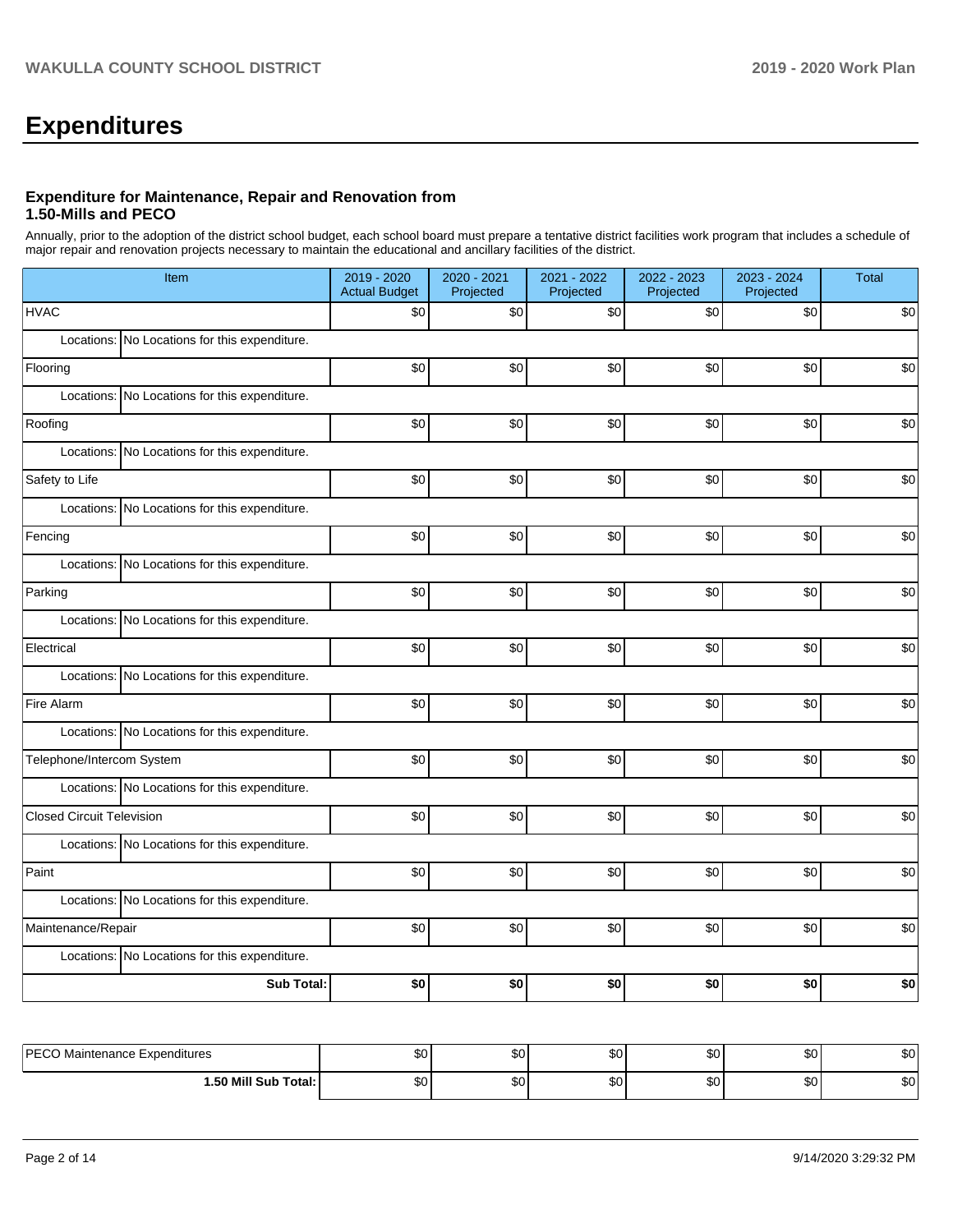No items have been specified.

| Total: | \$0 | SO I | . .<br>. | <b>SO</b> | <u>та</u><br>ъU | 50. |
|--------|-----|------|----------|-----------|-----------------|-----|
|        |     |      |          |           |                 |     |

### **Local 1.50 Mill Expenditure For Maintenance, Repair and Renovation**

Anticipated expenditures expected from local funding sources over the years covered by the current work plan.

| Item                                                         | 2019 - 2020<br><b>Actual Budget</b> | 2020 - 2021<br>Projected | 2021 - 2022<br>Projected | 2022 - 2023<br>Projected | 2023 - 2024<br>Projected | <b>Total</b> |
|--------------------------------------------------------------|-------------------------------------|--------------------------|--------------------------|--------------------------|--------------------------|--------------|
| Remaining Maint and Repair from 1.5 Mills                    | \$0                                 | \$0                      | \$0                      | \$0                      | \$0                      | \$0          |
| Maintenance/Repair Salaries                                  | \$753,083                           | \$760,000                | \$770,000                | \$780,000                | \$790,000                | \$3,853,083  |
| <b>School Bus Purchases</b>                                  | \$0                                 | \$0                      | \$0                      | \$0                      | \$0                      | \$0          |
| <b>Other Vehicle Purchases</b>                               | \$55,152                            | \$30,000                 | \$30,000                 | \$30,000                 | \$30,000                 | \$175,152    |
| Capital Outlay Equipment                                     | \$0                                 | \$0                      | \$0                      | \$0                      | \$0                      | \$0          |
| Rent/Lease Payments                                          | \$241,843                           | \$236,879                | \$231,805                | \$226,787                | \$221,768                | \$1,159,082  |
| <b>COP Debt Service</b>                                      | \$0                                 | \$0                      | \$0                      | \$0                      | \$0                      | \$0          |
| Rent/Lease Relocatables                                      | \$46,200                            | \$46,200                 | \$46,200                 | \$46,200                 | \$46,200                 | \$231,000    |
| <b>Environmental Problems</b>                                | \$0                                 | \$0                      | \$0                      | \$0                      | \$0                      | \$0          |
| s.1011.14 Debt Service                                       | \$0                                 | \$0                      | \$0                      | \$0                      | \$0                      | \$0          |
| <b>Special Facilities Construction Account</b>               | \$0                                 | \$0                      | \$0                      | \$0                      | \$0                      | \$0          |
| Premiums for Property Casualty Insurance - 1011.71<br>(4a,b) | \$203,009                           | \$203,009                | \$203,009                | \$203,009                | \$203,009                | \$1,015,045  |
| Qualified School Construction Bonds (QSCB)                   | \$0                                 | \$0                      | \$0                      | \$0                      | \$0                      | \$0          |
| Qualified Zone Academy Bonds (QZAB)                          | \$0                                 | \$0                      | \$0                      | \$0                      | \$0                      | \$0          |
| <b>Local Expenditure Totals:</b>                             | \$1,299,287                         | \$1,276,088              | \$1,281,014              | \$1,285,996              | \$1,290,977              | \$6,433,362  |

# **Revenue**

#### **1.50 Mill Revenue Source**

Schedule of Estimated Capital Outlay Revenue from each currently approved source which is estimated to be available for expenditures on the projects included in the tentative district facilities work program. All amounts are NET after considering carryover balances, interest earned, new COP's, 1011.14 and 1011.15 loans, etc. Districts cannot use 1.5-Mill funds for salaries except for those explicitly associated with maintenance/repair projects. (1011.71 (5), F.S.)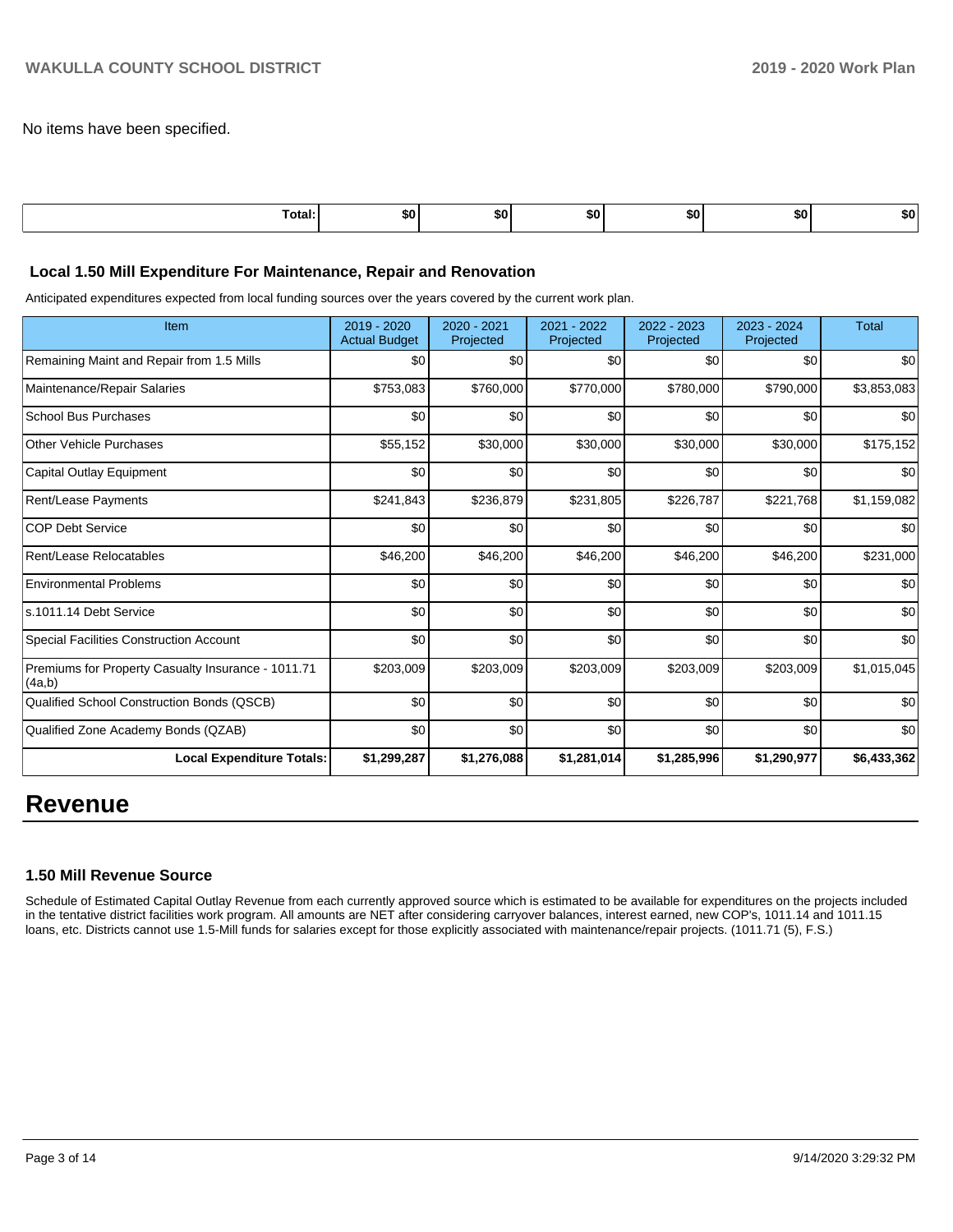# **WAKULLA COUNTY SCHOOL DISTRICT 2019 - 2020 Work Plan**

| <b>Item</b>                                                                         | Fund | $2019 - 2020$<br><b>Actual Value</b> | $2020 - 2021$<br>Projected | 2021 - 2022<br>Projected | $2022 - 2023$<br>Projected | $2023 - 2024$<br>Projected | Total           |
|-------------------------------------------------------------------------------------|------|--------------------------------------|----------------------------|--------------------------|----------------------------|----------------------------|-----------------|
| $(1)$ Non-exempt property<br>lassessed valuation                                    |      | \$1,484,669,471                      | \$1,550,230,709            | \$1,640,859,636          | \$1,743,156,774            | \$1,845,584,202            | \$8,264,500,791 |
| (2) The Millage projected for<br>discretionary capital outlay per<br>ls.1011.71     |      | 1.50                                 | 1.50 <sub>1</sub>          | 1.50                     | 1.50                       | 1.50                       |                 |
| $(3)$ Full value of the 1.50-Mill<br>discretionary capital outlay per<br>ls.1011.71 |      | \$2,494,245                          | \$2,604,388                | \$2,756,644              | \$2,928,503                | \$3,100,581                | \$13,884,361    |
| $(4)$ Value of the portion of the 1.50<br>-Mill ACTUALLY levied                     | 370  | \$2,137,924                          | \$2,232,332                | \$2,362,838              | \$2,510,146                | \$2,657,641                | \$11,900,881    |
| $(5)$ Difference of lines $(3)$ and $(4)$                                           |      | \$356,321                            | \$372,056                  | \$393,806                | \$418,357                  | \$442.940                  | \$1,983,480     |

## **PECO Revenue Source**

The figure in the row designated "PECO Maintenance" will be subtracted from funds available for new construction because PECO maintenance dollars cannot be used for new construction.

| Item                                 | Fund | 2019 - 2020<br><b>Actual Budget</b> | 2020 - 2021<br>Projected | 2021 - 2022<br>Projected | $2022 - 2023$<br>Projected | 2023 - 2024<br>Projected | Total            |
|--------------------------------------|------|-------------------------------------|--------------------------|--------------------------|----------------------------|--------------------------|------------------|
| <b>PECO New Construction</b>         | 340  | \$0                                 | \$0 <sub>1</sub>         | \$0                      | \$0 <sub>0</sub>           | \$0 <sub>1</sub>         | \$0 <sub>1</sub> |
| <b>PECO Maintenance Expenditures</b> |      | ا 30                                | \$٥Ι                     | \$0                      | \$0 <sub>1</sub>           | \$0                      | \$0              |
|                                      |      | \$0                                 | \$0                      | \$0                      | \$0                        | \$0                      | \$0              |

## **CO & DS Revenue Source**

Revenue from Capital Outlay and Debt Service funds.

| Item                                      | Fund  | $2019 - 2020$<br><b>Actual Budget</b> | 2020 - 2021<br>Projected | 2021 - 2022<br>Projected | $2022 - 2023$<br>Projected | 2023 - 2024<br>Projected | Total     |
|-------------------------------------------|-------|---------------------------------------|--------------------------|--------------------------|----------------------------|--------------------------|-----------|
| ICO & DS Cash Flow-through<br>Distributed | 360 l | \$161.223                             | \$161.223                | \$161.223                | \$161.223                  | \$161.223                | \$806,115 |
| ICO & DS Interest on<br>Undistributed CO  | 360   | \$3.436                               | \$3.436                  | \$3.436                  | \$3.436                    | \$3,436                  | \$17,180  |
|                                           |       | \$164.659                             | \$164.659                | \$164.659                | \$164.659                  | \$164.659                | \$823.295 |

### **Fair Share Revenue Source**

Nothing reported for this section. All legally binding commitments for proportionate fair-share mitigation for impacts on public school facilities must be included in the 5-year district work program.

#### **Sales Surtax Referendum**

Specific information about any referendum for a 1-cent or ½-cent surtax referendum during the previous year.

**Did the school district hold a surtax referendum during the past fiscal year 2018 - 2019?**

No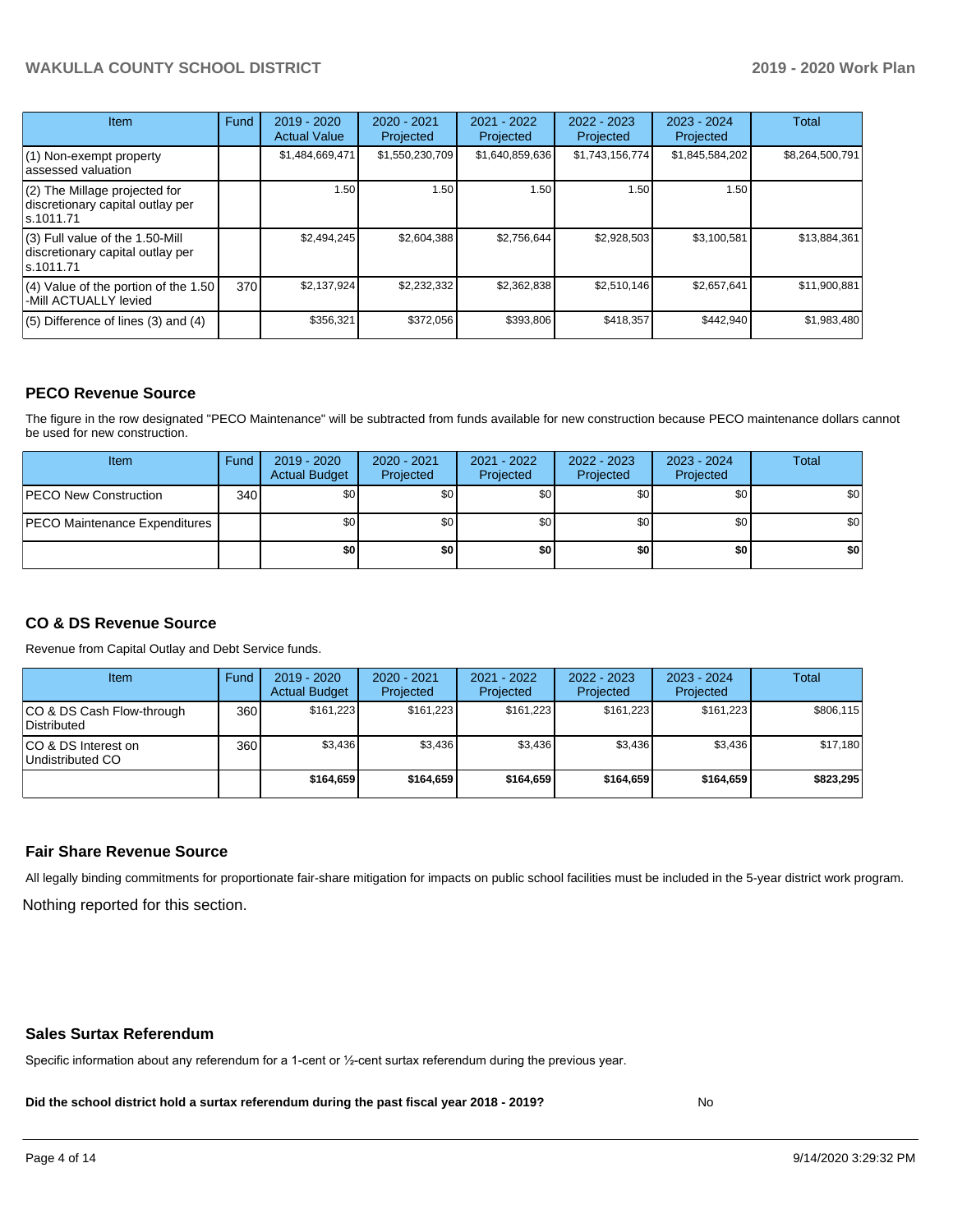# **Additional Revenue Source**

Any additional revenue sources

| Item                                                                                                                      | 2019 - 2020<br><b>Actual Value</b> | 2020 - 2021<br>Projected | 2021 - 2022<br>Projected | 2022 - 2023<br>Projected | 2023 - 2024<br>Projected | <b>Total</b> |
|---------------------------------------------------------------------------------------------------------------------------|------------------------------------|--------------------------|--------------------------|--------------------------|--------------------------|--------------|
| Proceeds from a s.1011.14/15 F.S. Loans                                                                                   | \$0                                | \$0                      | \$0                      | \$0                      | \$0                      | \$0          |
| District Bonds - Voted local bond<br>referendum proceeds per s.9, Art VII<br><b>State Constitution</b>                    | \$0                                | \$0                      | \$0                      | \$0                      | \$0                      | \$0          |
| Proceeds from Special Act Bonds                                                                                           | \$0                                | \$0                      | \$0                      | \$0                      | \$0                      | \$0          |
| Estimated Revenue from CO & DS Bond<br>Sale                                                                               | \$0                                | \$0                      | \$0                      | \$0                      | \$0                      | \$0          |
| Proceeds from Voted Capital<br>Improvements millage                                                                       | \$0                                | \$0                      | \$0                      | \$0                      | \$0                      | \$0          |
| Other Revenue for Other Capital Projects                                                                                  | \$247,250                          | \$247,250                | \$247,250                | \$247,250                | \$247,250                | \$1,236,250  |
| Proceeds from 1/2 cent sales surtax<br>authorized by school board                                                         | \$0                                | \$0                      | \$0                      | \$0                      | \$0                      | \$0          |
| Proceeds from local governmental<br>infrastructure sales surtax                                                           | \$0                                | \$0                      | \$0                      | \$0                      | \$0                      | \$0          |
| Proceeds from Certificates of<br>Participation (COP's) Sale                                                               | \$0                                | \$0                      | \$0                      | \$0                      | \$0                      | \$0          |
| Classrooms First Bond proceeds amount<br>authorized in FY 1997-98                                                         | \$0                                | \$0                      | \$0                      | \$0                      | \$0                      | \$0          |
| <b>Classrooms for Kids</b>                                                                                                | \$0                                | \$0                      | \$0                      | \$0                      | \$0                      | \$0          |
| <b>District Equity Recognition</b>                                                                                        | \$0                                | \$0                      | \$0                      | \$0                      | \$0                      | \$0          |
| <b>Federal Grants</b>                                                                                                     | \$0                                | \$0                      | \$0                      | \$0                      | \$0                      | \$0          |
| Proportionate share mitigation (actual<br>cash revenue only, not in kind donations)                                       | \$0                                | \$0                      | \$0                      | \$0                      | \$0                      | \$0          |
| Impact fees received                                                                                                      | \$0                                | \$0                      | \$0                      | \$0                      | \$0                      | \$0          |
| Private donations                                                                                                         | \$0                                | \$0                      | \$0                      | \$0                      | \$0                      | \$0          |
| Grants from local governments or not-for-<br>profit organizations                                                         | \$0                                | \$0                      | \$0                      | \$0                      | \$0                      | \$0          |
| Interest, Including Profit On Investment                                                                                  | \$0                                | \$0                      | \$0                      | \$0                      | \$0                      | \$0          |
| Revenue from Bonds pledging proceeds<br>from 1 cent or 1/2 cent Sales Surtax                                              | \$0                                | \$0                      | \$0                      | \$0                      | \$0                      | \$0          |
| <b>Total Fund Balance Carried Forward</b>                                                                                 | \$3,729,487                        | \$0                      | \$0                      | \$0                      | \$0                      | \$3,729,487  |
| General Capital Outlay Obligated Fund<br><b>Balance Carried Forward From Total</b><br><b>Fund Balance Carried Forward</b> | \$0                                | \$0                      | \$0                      | \$0                      | \$0                      | \$0          |
| Special Facilities Construction Account                                                                                   | \$0                                | \$0                      | \$0                      | \$0                      | \$0                      | \$0          |
| One Cent - 1/2 Cent Sales Surtax Debt<br>Service From Total Fund Balance Carried<br>Forward                               | \$0                                | \$0                      | \$0                      | \$0                      | \$0                      | \$0          |
| Capital Outlay Projects Funds Balance<br>Carried Forward From Total Fund<br><b>Balance Carried Forward</b>                | \$0                                | \$0                      | \$0                      | \$0                      | \$0                      | \$0          |
| <b>TRIUMPH GULF</b>                                                                                                       | \$1,785,089                        | \$1,787,439              | \$174,339                | \$0                      | \$0                      | \$3,746,867  |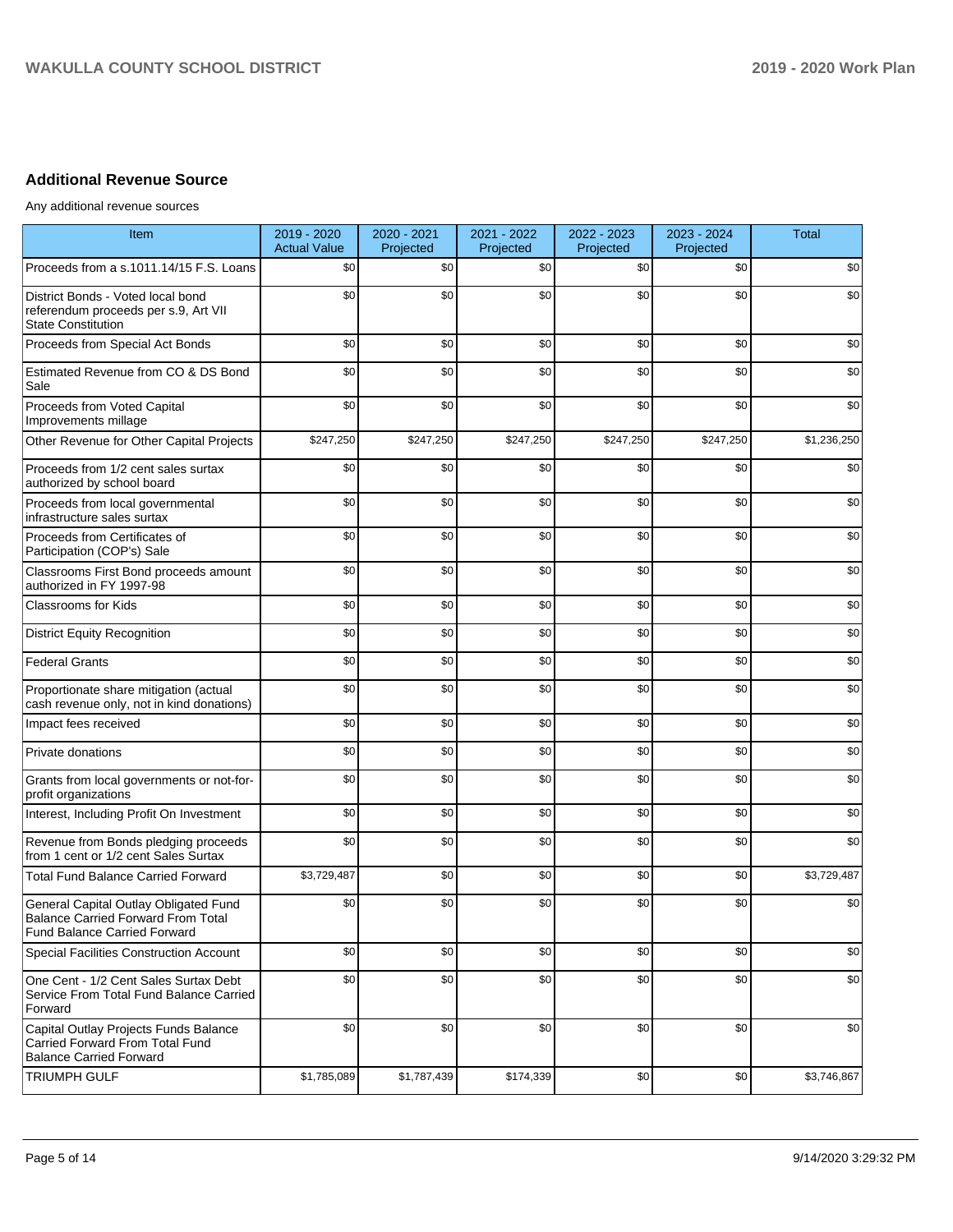| Charter School Outlav | \$85,400    | \$85,400    | \$85,400  | \$85,400  | \$85,400  | \$427,000   |
|-----------------------|-------------|-------------|-----------|-----------|-----------|-------------|
| <b>Subtotal</b>       | \$5,847,226 | \$2,120,089 | \$506.989 | \$332.650 | \$332,650 | \$9,139,604 |

# **Total Revenue Summary**

| <b>Item Name</b>                                           | $2019 - 2020$<br><b>Budget</b> | 2020 - 2021<br>Projected | 2021 - 2022<br>Projected | 2022 - 2023<br>Projected | 2023 - 2024<br>Projected | <b>Five Year Total</b> |
|------------------------------------------------------------|--------------------------------|--------------------------|--------------------------|--------------------------|--------------------------|------------------------|
| Local 1.5 Mill Discretionary Capital Outlay<br>l Revenue   | \$2,137,924                    | \$2,232,332              | \$2,362,838              | \$2,510,146              | \$2,657,641              | \$11,900,881           |
| PECO and 1.5 Mill Maint and Other 1.5<br>Mill Expenditures | (\$1,299,287)                  | (\$1,276,088)            | (\$1,281,014)            | (\$1,285,996)            | (\$1,290,977)            | $(\$6,433,362)$        |
| <b>PECO Maintenance Revenue</b>                            | \$0                            | \$0 <sub>1</sub>         | \$0                      | \$0                      | \$0                      | \$0                    |
| Available 1.50 Mill for New<br><b>Construction</b>         | \$838,637                      | \$956.244                | \$1,081,824              | \$1,224,150              | \$1,366,664              | \$5,467,519            |

| <b>Item Name</b>                     | 2019 - 2020<br><b>Budget</b> | 2020 - 2021<br>Projected | $2021 - 2022$<br>Projected | 2022 - 2023<br>Projected | 2023 - 2024<br>Projected | <b>Five Year Total</b> |
|--------------------------------------|------------------------------|--------------------------|----------------------------|--------------------------|--------------------------|------------------------|
| ICO & DS Revenue                     | \$164,659                    | \$164,659                | \$164,659                  | \$164,659                | \$164,659                | \$823,295              |
| <b>PECO New Construction Revenue</b> | \$0                          | \$0                      | \$0                        | \$0                      | \$0                      | \$0                    |
| Other/Additional Revenue             | \$5,847,226                  | \$2,120,089              | \$506,989                  | \$332,650                | \$332,650                | \$9,139,604            |
| <b>Total Additional Revenue</b>      | \$6,011,885                  | \$2,284,748              | \$671,648                  | \$497,309                | \$497,309                | \$9,962,899            |
| <b>Total Available Revenue</b>       | \$6,850,522                  | \$3,240,992              | \$1,753,472                | \$1,721,459              | \$1,863,973              | \$15,430,418           |

# **Project Schedules**

## **Capacity Project Schedules**

Nothing reported for this section. A schedule of capital outlay projects necessary to ensure the availability of satisfactory classrooms for the projected student enrollment in K-12 programs.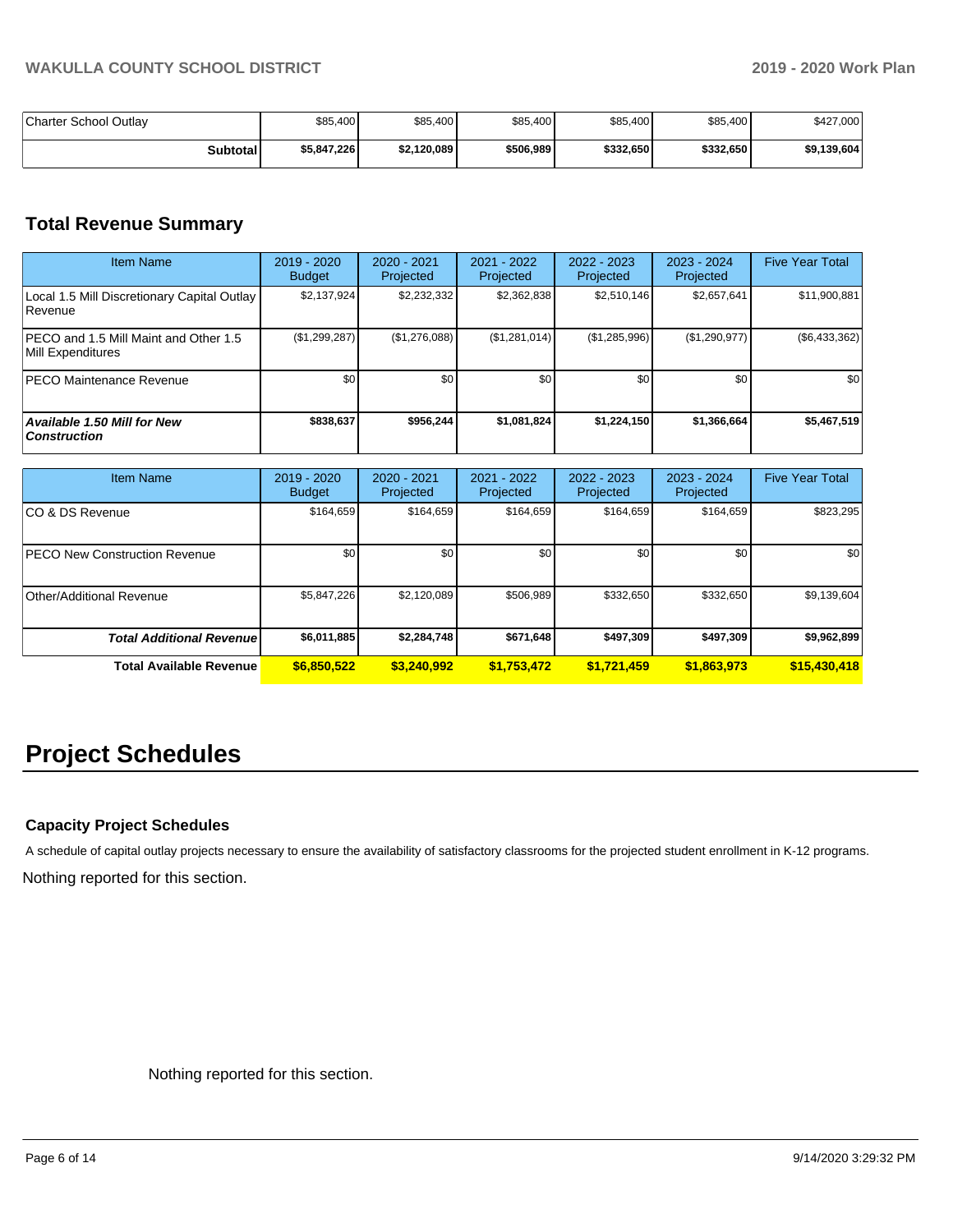## **Other Project Schedules**

Major renovations, remodeling, and additions of capital outlay projects that do not add capacity to schools.

| <b>Project Description</b>                                                      | Location                               | 2019 - 2020<br><b>Actual Budget</b> | $2020 - 2021$<br>Projected | 2021 - 2022<br>Projected | 2022 - 2023<br>Projected | $2023 - 2024$<br>Projected | <b>Total</b>    | <b>Funded</b>      |
|---------------------------------------------------------------------------------|----------------------------------------|-------------------------------------|----------------------------|--------------------------|--------------------------|----------------------------|-----------------|--------------------|
| District wide repair &<br>renovation ,remodeling                                | Location not specified                 | \$1,047,201                         | \$0                        | \$0                      | \$0                      | \$0                        | \$1,047,201 Yes |                    |
| <b>Charter School Capital Outlay</b>                                            | Location not specified                 | \$85,400                            | \$85,400                   | \$85,400                 | \$85,400                 | \$85,400                   | \$427,000 Yes   |                    |
| HVAC-Wakulla High                                                               | <b>WAKULLA SENIOR HIGH</b>             | \$8,406                             | \$0                        | \$0                      | \$0                      | \$0                        | \$8,406 Yes     |                    |
| renovate school replace HVAC                                                    | <b>SHADEVILLE</b><br><b>ELEMENTARY</b> | \$0                                 | \$1,308,153                | \$1,493,733              | \$1,636,059              | \$0                        | \$4,437,945 Yes |                    |
| renovate School                                                                 | <b>MEDART ELEMENTARY</b>               | \$0                                 | \$0                        | \$0                      | \$0                      | \$1,778,573                | \$1,778,573 Yes |                    |
| <b>District Wide Technology</b><br>Equipment                                    | Location not specified                 | \$464                               | \$0                        | \$0                      | \$0                      | \$0                        | \$464 Yes       |                    |
| Replacement of hallway<br>Lockers                                               | <b>WAKULLA MIDDLE</b>                  | \$183,211                           | \$0                        | \$0                      | \$0                      | \$0                        | \$183,211       | Yes                |
| Grease trap replacement                                                         | <b>SHADEVILLE</b><br><b>ELEMENTARY</b> | \$127,826                           | \$0                        | \$0                      | \$0                      | \$0                        | \$127,826 Yes   |                    |
| Replacement of HVAC<br><b>Equipment District Wide</b>                           | Location not specified                 | \$1,342,379                         | \$0                        | \$0                      | \$0                      | \$0                        | \$1,342,379 Yes |                    |
| <b>Bleacher Replacement</b>                                                     | <b>WAKULLA MIDDLE</b>                  | \$121,668                           | \$0                        | \$0                      | \$0                      | \$0                        | \$121,668 Yes   |                    |
| Triumph- New bus Garage<br>&Existing BUs to Vo-Tech                             | Location not specified                 | \$2,527,278                         | \$1,787,439                | \$174,339                | \$0                      | \$0                        | \$4,489,056 Yes |                    |
| Portable Installation                                                           | <b>WAKULLA SENIOR HIGH</b>             | \$0                                 | \$0                        | \$0                      | \$0                      | \$0                        |                 | \$0 <sup>Yes</sup> |
| District Wide Re-Roofing                                                        | Location not specified                 | \$29,726                            | \$0                        | \$0                      | \$0                      | \$0                        | \$29,726 Yes    |                    |
| New Lift Station and Force<br>Main<br>Design & construction<br><b>Documents</b> | <b>WAKULLA MIDDLE</b>                  | \$0                                 | \$60,000                   | \$0                      | \$0                      | \$0                        | \$60,000 Yes    |                    |
| School & Security Grant                                                         | Location not specified                 | \$90,320                            | \$0                        | \$0                      | \$0                      | \$0                        | \$90,320 Yes    |                    |
| <b>Bus Purchases</b>                                                            | Location not specified                 | \$909,639                           | \$0                        | \$0                      | \$0                      | \$0                        | \$909,639 Yes   |                    |
|                                                                                 |                                        | \$6,473,518                         | \$3,240,992                | \$1,753,472              | \$1,721,459              | \$1,863,973                | \$15,053,414    |                    |

## **Additional Project Schedules**

Any projects that are not identified in the last approved educational plant survey.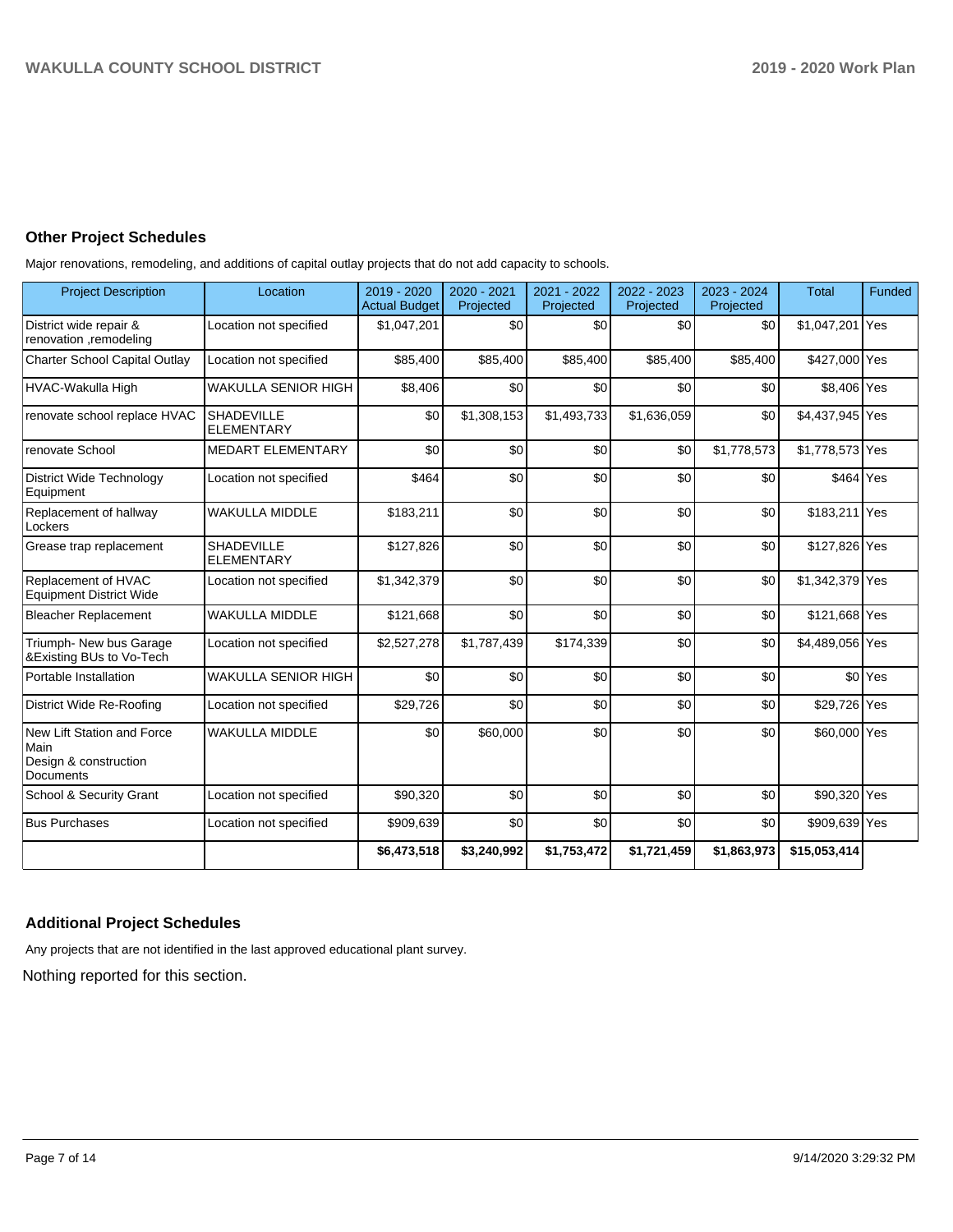## **Non Funded Growth Management Project Schedules**

Schedule indicating which projects, due to planned development, that CANNOT be funded from current revenues projected over the next five years.

Nothing reported for this section.

# **Tracking**

# **Capacity Tracking**

| Location                                                                              | $2019 -$<br>2020 Satis.<br>Stu. Sta. | Actual<br>$2019 -$<br><b>2020 FISH</b><br>Capacity | Actual<br>$2018 -$<br>2019<br><b>COFTE</b> | # Class<br><b>Rooms</b> | Actual<br>Average<br>$2019 -$<br>2020 Class<br><b>Size</b> | Actual<br>$2019 -$<br>2020<br><b>Utilization</b> | <b>New</b><br>Stu.<br>Capacity | <b>New</b><br>Rooms to<br>be<br>Added/Re<br>moved | Projected<br>$2023 -$<br>2024<br><b>COFTE</b> | Projected<br>$2023 -$<br>2024<br>Utilization | Projected<br>$2023 -$<br>2024 Class<br><b>Size</b> |
|---------------------------------------------------------------------------------------|--------------------------------------|----------------------------------------------------|--------------------------------------------|-------------------------|------------------------------------------------------------|--------------------------------------------------|--------------------------------|---------------------------------------------------|-----------------------------------------------|----------------------------------------------|----------------------------------------------------|
| <b>DROPOUT PREVENTION</b>                                                             | 43                                   | 0                                                  | 0                                          | 6                       | 0                                                          | 0.00%                                            | $\Omega$                       | $\Omega$                                          | $\Omega$                                      | 0.00%                                        | $\Omega$                                           |
| <b>WAKULLA</b><br><b>ADMINISTRATION &amp;</b><br><b>COMMUNITY</b><br><b>EDUCATION</b> | 85                                   | 127                                                | 213                                        | 17                      | 13                                                         | 168.00 %                                         | 0                              | $\Omega$                                          | $\Omega$                                      | 0.00%                                        | $\mathbf 0$                                        |
| <b>WAKULLA SENIOR HIGH</b>                                                            | 1,581                                | 1,501                                              | 1,461                                      | 64                      | 23                                                         | 97.00 %                                          | 0                              | $\Omega$                                          | 1,437                                         | 96.00 %                                      | 22                                                 |
| <b>WAKULLA MIDDLE</b>                                                                 | 876                                  | 788                                                | 508                                        | 38                      | 13                                                         | 64.00 %                                          | $\overline{0}$                 | $\Omega$                                          | 495                                           | 63.00 %                                      | 13                                                 |
| <b>SHADEVILLE</b><br>ELEMENTARY                                                       | 745                                  | 745                                                | 602                                        | 40                      | 15                                                         | 81.00 %                                          | $\Omega$                       | $\Omega$                                          | 600                                           | 81.00 %                                      | 15                                                 |
| <b>MEDART ELEMENTARY</b>                                                              | 669                                  | 669                                                | 470                                        | 36                      | 13                                                         | 70.00 %                                          | $\Omega$                       | $\Omega$                                          | 570                                           | 85.00 %                                      | 16                                                 |
| <b>RIVERSPRINGS MIDDLE</b>                                                            | 682                                  | 613                                                | 542                                        | 30                      | 18                                                         | 88.00 %                                          | 0                              | $\Omega$                                          | 550                                           | 90.00 %                                      | 18                                                 |
| <b>CRAWFORDVILLE</b><br><b>ELEMENTARY SCHOOL</b>                                      | 699                                  | 699                                                | 565                                        | 39                      | 14                                                         | 81.00%                                           | 0                              | $\Omega$                                          | 560                                           | 80.00 %                                      | 14                                                 |
| <b>RIVERSINK</b><br><b>ELEMENTARY SCHOOL</b>                                          | 655                                  | 655                                                | 450                                        | 35                      | 13                                                         | 69.00 %                                          | 0                              | $\Omega$                                          | 570                                           | 87.00 %                                      | 16                                                 |
|                                                                                       | 6,035                                | 5,797                                              | 4,810                                      | 305                     | 16                                                         | 82.97 %                                          | 0                              | 0                                                 | 4,782                                         | 82.49%                                       | 16                                                 |

The COFTE Projected Total (4,782) for 2023 - 2024 must match the Official Forecasted COFTE Total (4,781 ) for 2023 - 2024 before this section can be completed. In the event that the COFTE Projected Total does not match the Official forecasted COFTE, then the Balanced Projected COFTE Table should be used to balance COFTE.

| Projected COFTE for 2023 - 2024 |       | <b>Grade Level Type</b> | <b>Balanced Projected</b><br>COFTE for 2023 - 2024 |
|---------------------------------|-------|-------------------------|----------------------------------------------------|
| Elementary (PK-3)               | 1,645 |                         |                                                    |
| Middle (4-8)                    | 1,700 |                         |                                                    |
|                                 |       | Elementary (PK-3)       |                                                    |
| High (9-12)                     | 1,437 |                         |                                                    |
|                                 |       | Middle (4-8)            |                                                    |
|                                 | 4,781 |                         |                                                    |
|                                 |       |                         |                                                    |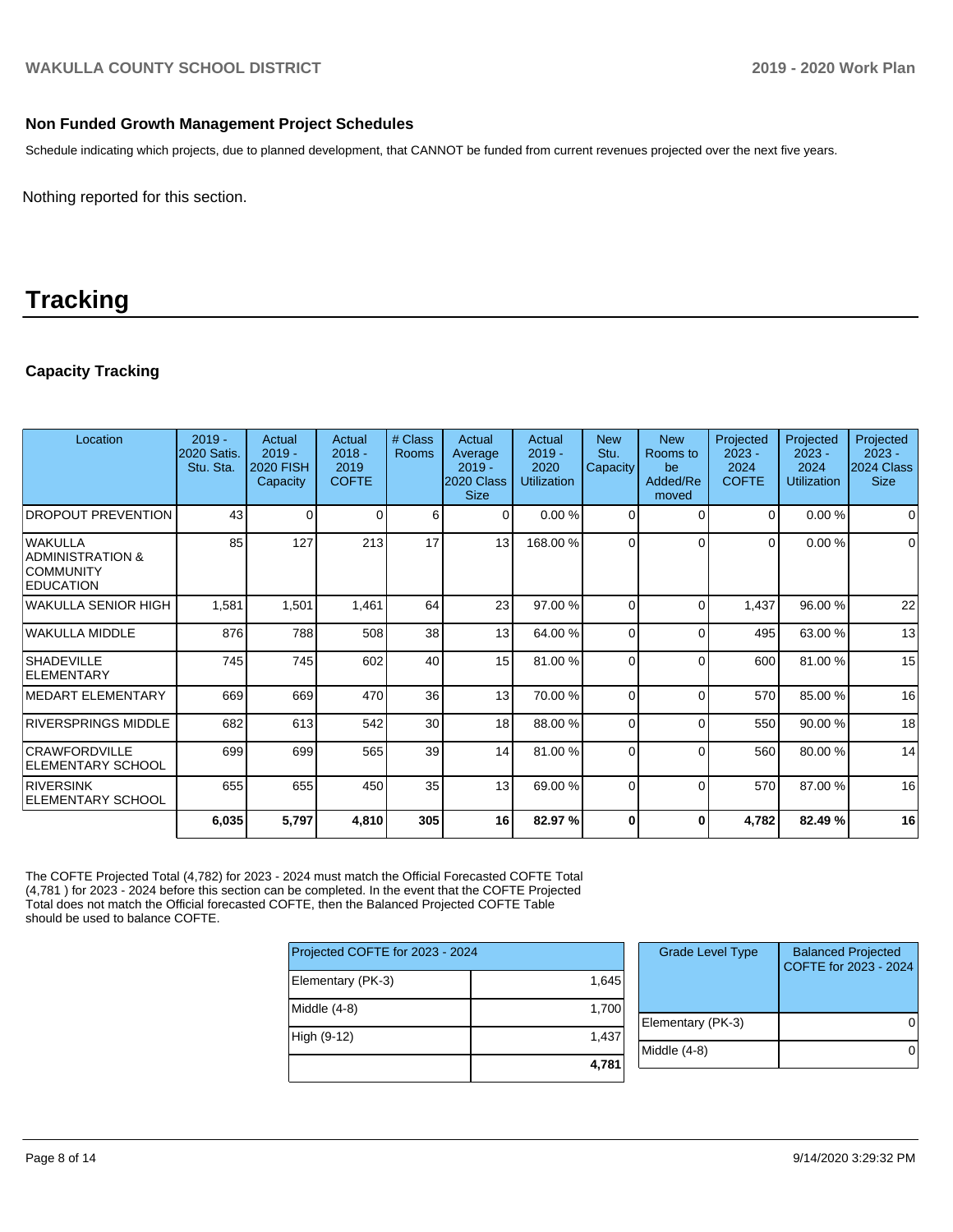| High (9-12) |       |
|-------------|-------|
|             | 4,782 |

### **Relocatable Replacement**

Number of relocatable classrooms clearly identified and scheduled for replacement in the school board adopted financially feasible 5-year district work program.

| Location                          | $2019 - 2020$ | 2020 - 2021 | $-2022$<br>2021 | 2022 - 2023 | 2023 - 2024 | Year 5 Total |
|-----------------------------------|---------------|-------------|-----------------|-------------|-------------|--------------|
| Total Relocatable Replacements: I |               |             |                 |             |             |              |

#### **Charter Schools Tracking**

Information regarding the use of charter schools.

| Location-Type         | # Relocatable<br>units or<br>permanent<br>classrooms | Owner      | IYear Started or<br>Scheduled | <b>Student</b><br><b>Stations</b> | <b>Students</b><br>Enrolled | Years in<br>Contract | <b>Total Charter</b><br><b>Students</b><br>projected for<br>$2023 - 2024$ |
|-----------------------|------------------------------------------------------|------------|-------------------------------|-----------------------------------|-----------------------------|----------------------|---------------------------------------------------------------------------|
| <b>St.Marks COAST</b> |                                                      | 14 PRIVATE | 1999                          | 192 <sub>l</sub>                  | 140 l                       |                      | 200                                                                       |
|                       | 14 <sub>1</sub>                                      |            |                               | 192 <sub>l</sub>                  | 140 <sup>1</sup>            |                      | 200                                                                       |

### **Special Purpose Classrooms Tracking**

The number of classrooms that will be used for certain special purposes in the current year, by facility and type of classroom, that the district will, 1), not use for educational purposes, and 2), the co-teaching classrooms that are not open plan classrooms and will be used for educational purposes.

| School                                     | <b>School Type</b> | # of Elementary<br>K-3 Classrooms | # of Middle 4-8<br>Classrooms | # of High $9-12$<br>Classrooms | # of $ESE$<br><b>Classrooms</b> | # of Combo<br>Classrooms | Total<br>Classrooms |
|--------------------------------------------|--------------------|-----------------------------------|-------------------------------|--------------------------------|---------------------------------|--------------------------|---------------------|
| <b>RIVERSINK ELEMENTARY</b><br> SCHOOL     | Educational        |                                   |                               |                                |                                 |                          |                     |
| <b>CRAWFORDVILLE ELEMENTARY</b><br> SCHOOL | Educational        |                                   |                               |                                |                                 |                          |                     |
| SHADEVILLE ELEMENTARY                      | Educational        |                                   |                               |                                |                                 |                          |                     |
| <b>IMEDART ELEMENTARY</b>                  | Educational        |                                   |                               |                                |                                 |                          |                     |
| <b>Total Educational Classrooms:</b>       |                    |                                   |                               |                                |                                 |                          | 7                   |

| School                                           | <b>School Type</b> | # of Elementary<br>K-3 Classrooms | # of Middle 4-8<br><b>Classrooms</b> | $#$ of High 9-12<br><b>Classrooms</b> | # of $ESE$<br><b>Classrooms</b> | # of Combo<br><b>Classrooms</b> | Total<br><b>Classrooms</b> |
|--------------------------------------------------|--------------------|-----------------------------------|--------------------------------------|---------------------------------------|---------------------------------|---------------------------------|----------------------------|
| <b>CRAWFORDVILLE ELEMENTARY</b><br><b>SCHOOL</b> | Co-Teaching        |                                   |                                      |                                       |                                 |                                 |                            |
| <b>SHADEVILLE ELEMENTARY</b>                     | Co-Teaching        |                                   |                                      |                                       |                                 |                                 | 31                         |
| <b>IMEDART ELEMENTARY</b>                        | Co-Teaching        |                                   |                                      |                                       |                                 |                                 | 51                         |
| <b>Total Co-Teaching Classrooms:</b>             |                    |                                   |                                      |                                       |                                 |                                 | 12 <sub>l</sub>            |

## **Infrastructure Tracking**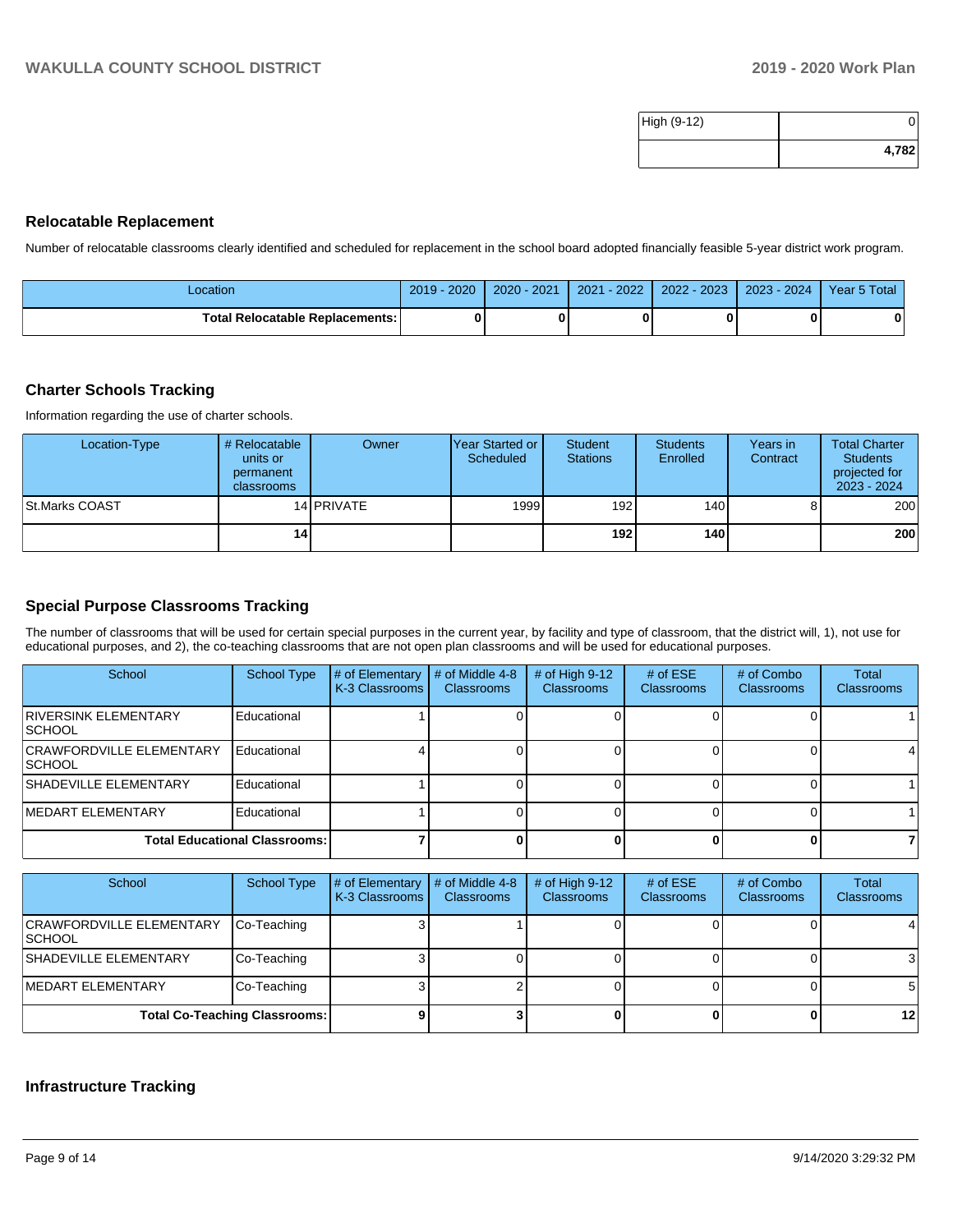**Necessary offsite infrastructure requirements resulting from expansions or new schools. This section should include infrastructure information related to capacity project schedules and other project schedules (Section 4).** 

None at this time

**Proposed location of planned facilities, whether those locations are consistent with the comprehensive plans of all affected local governments, and recommendations for infrastructure and other improvements to land adjacent to existing facilities. Provisions of 1013.33(12), (13) and (14) and 1013.36** must be addressed for new facilities planned within the 1st three years of the plan (Section 5).

New Bus Facility

**Consistent with Comp Plan?** Yes

#### **Net New Classrooms**

The number of classrooms, by grade level and type of construction, that were added during the last fiscal year.

| List the net new classrooms added in the 2018 - 2019 fiscal year.                                                                                       |                              |                                   |                                |                        | List the net new classrooms to be added in the 2019 - 2020 fiscal<br>year. |                            |                                |                        |
|---------------------------------------------------------------------------------------------------------------------------------------------------------|------------------------------|-----------------------------------|--------------------------------|------------------------|----------------------------------------------------------------------------|----------------------------|--------------------------------|------------------------|
| "Classrooms" is defined as capacity carrying classrooms that are added to increase<br>capacity to enable the district to meet the Class Size Amendment. |                              |                                   |                                |                        | Totals for fiscal year 2019 - 2020 should match totals in Section 15A.     |                            |                                |                        |
| Location                                                                                                                                                | $2018 - 2019$ #<br>Permanent | $2018 - 2019$ #<br><b>Modular</b> | $2018 - 2019$ #<br>Relocatable | $2018 - 2019$<br>Total | $2019 - 2020$ #<br>Permanent                                               | $2019 - 2020$ #<br>Modular | $2019 - 2020$ #<br>Relocatable | $2019 - 2020$<br>Total |
| Elementary (PK-3)                                                                                                                                       |                              |                                   |                                |                        |                                                                            |                            |                                |                        |
| Middle (4-8)                                                                                                                                            |                              |                                   |                                |                        |                                                                            |                            |                                |                        |
| High (9-12)                                                                                                                                             |                              |                                   |                                |                        |                                                                            |                            |                                | 0                      |
|                                                                                                                                                         |                              |                                   |                                |                        |                                                                            |                            |                                |                        |

### **Relocatable Student Stations**

Number of students that will be educated in relocatable units, by school, in the current year, and the projected number of students for each of the years in the workplan.

| <b>Site</b>                                            | 2019 - 2020  | $2020 - 2021$ | 2021 - 2022 | $2022 - 2023$ | $2023 - 2024$ | 5 Year Average |
|--------------------------------------------------------|--------------|---------------|-------------|---------------|---------------|----------------|
| RIVERSINK ELEMENTARY SCHOOL                            |              |               |             |               |               |                |
| CRAWFORDVILLE ELEMENTARY SCHOOL                        |              |               | 0           | $\Omega$      |               | 0              |
| <b>DROPOUT PREVENTION</b>                              |              |               | 0           |               |               | $\Omega$       |
| WAKULLA ADMINISTRATION & COMMUNITY<br><b>EDUCATION</b> | <sup>0</sup> |               | 0           | $\Omega$      |               | $\Omega$       |
| WAKULLA SENIOR HIGH                                    | 200          | 200           | 200         | 200           | 200           | 200            |
| RIVERSPRINGS MIDDLE                                    |              |               | $\Omega$    | <sup>0</sup>  |               | $\Omega$       |
| WAKULLA MIDDLE                                         |              |               | $\Omega$    | $\Omega$      |               | $\Omega$       |
| <b>SHADEVILLE ELEMENTARY</b>                           |              |               | $\Omega$    |               |               | 0              |
| <b>IMEDART ELEMENTARY</b>                              | $\Omega$     |               | $\Omega$    | $\Omega$      | 0             | $\Omega$       |
| Totals for WAKULLA COUNTY SCHOOL DISTRICT              |              |               |             |               |               |                |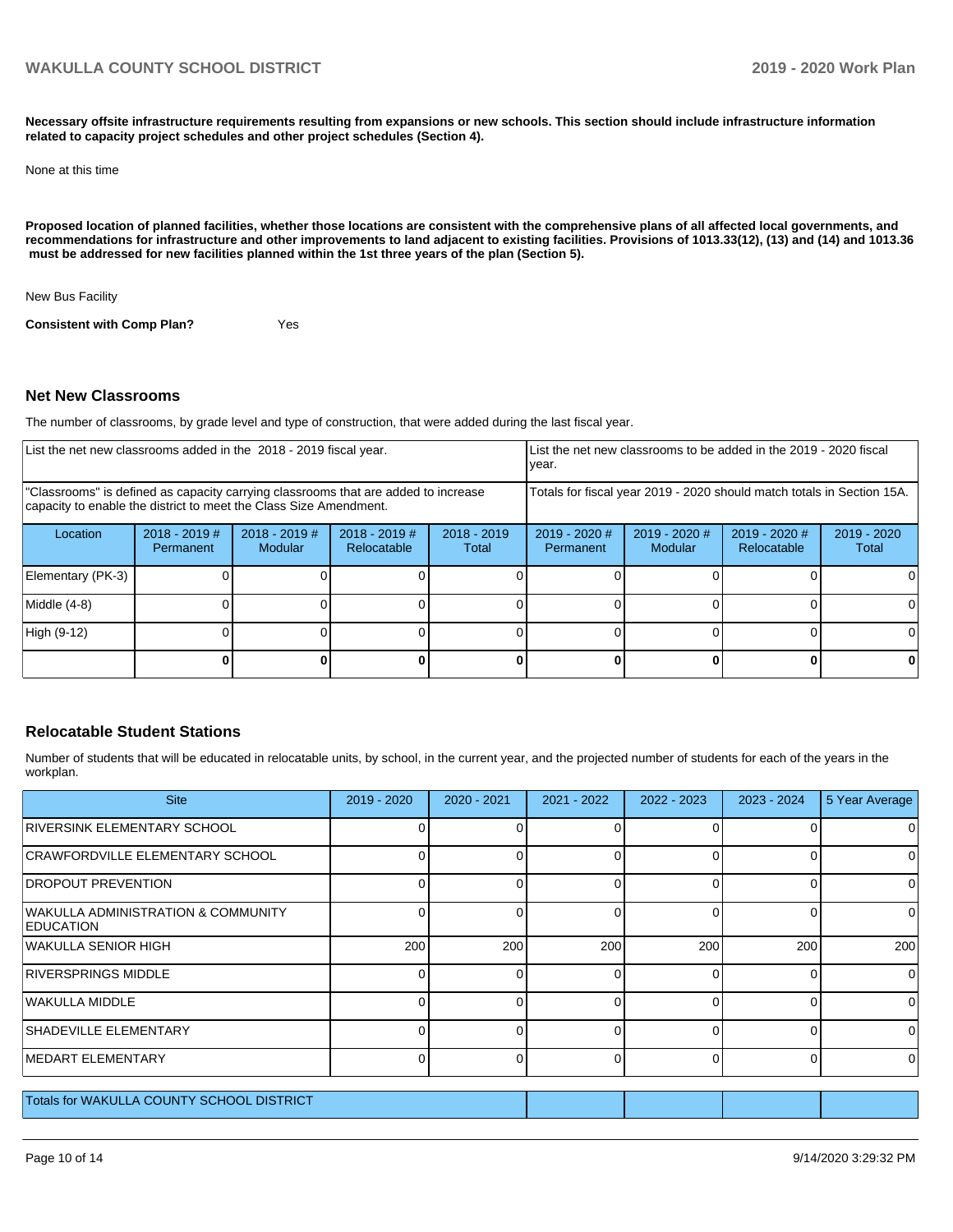# **WAKULLA COUNTY SCHOOL DISTRICT 2019 - 2020 Work Plan**

| Total students in relocatables by year.           | <b>200</b> | 200   | 200   | 200 l | <b>200</b> | 200   |
|---------------------------------------------------|------------|-------|-------|-------|------------|-------|
| Total number of COFTE students projected by year. | 4.834      | 4.836 | 4.808 | 4.802 | 4.781      | 4.812 |
| Percent in relocatables by year.                  | 4 % I      | 4 % I | 4 % I | 4 % I | 4 % I      | 4 %   |

# **Leased Facilities Tracking**

Exising leased facilities and plans for the acquisition of leased facilities, including the number of classrooms and student stations, as reported in the educational plant survey, that are planned in that location at the end of the five year workplan.

| Location                                                   | # of Leased<br>Classrooms 2019 -<br>2020 | <b>FISH Student</b><br><b>Stations</b> | Owner              | # of Leased<br>Classrooms 2023 -<br>2024 | <b>FISH Student</b><br><b>Stations</b> |
|------------------------------------------------------------|------------------------------------------|----------------------------------------|--------------------|------------------------------------------|----------------------------------------|
| <b>WAKULLA ADMINISTRATION &amp; COMMUNITY</b><br>EDUCATION | 0                                        |                                        |                    |                                          | 0                                      |
| IWAKULLA SENIOR HIGH                                       | 6                                        |                                        | 150 modular moblie |                                          | 0                                      |
| WAKULLA MIDDLE                                             | $\Omega$                                 |                                        |                    |                                          | 0                                      |
| <b>SHADEVILLE ELEMENTARY</b>                               | $\Omega$                                 |                                        |                    |                                          | 0                                      |
| <b>IMEDART ELEMENTARY</b>                                  | $\Omega$                                 |                                        |                    |                                          | $\Omega$                               |
| <b>RIVERSPRINGS MIDDLE</b>                                 | $\Omega$                                 |                                        |                    |                                          | $\Omega$                               |
| <b>CRAWFORDVILLE ELEMENTARY SCHOOL</b>                     | $\Omega$                                 |                                        |                    |                                          | $\Omega$                               |
| <b>RIVERSINK ELEMENTARY SCHOOL</b>                         | $\Omega$                                 |                                        |                    |                                          | $\Omega$                               |
| <b>DROPOUT PREVENTION</b>                                  | $\Omega$                                 |                                        |                    |                                          | $\Omega$                               |
|                                                            | 6                                        | 150                                    |                    |                                          | 0                                      |

## **Failed Standard Relocatable Tracking**

Relocatable units currently reported by school, from FISH, and the number of relocatable units identified as 'Failed Standards'.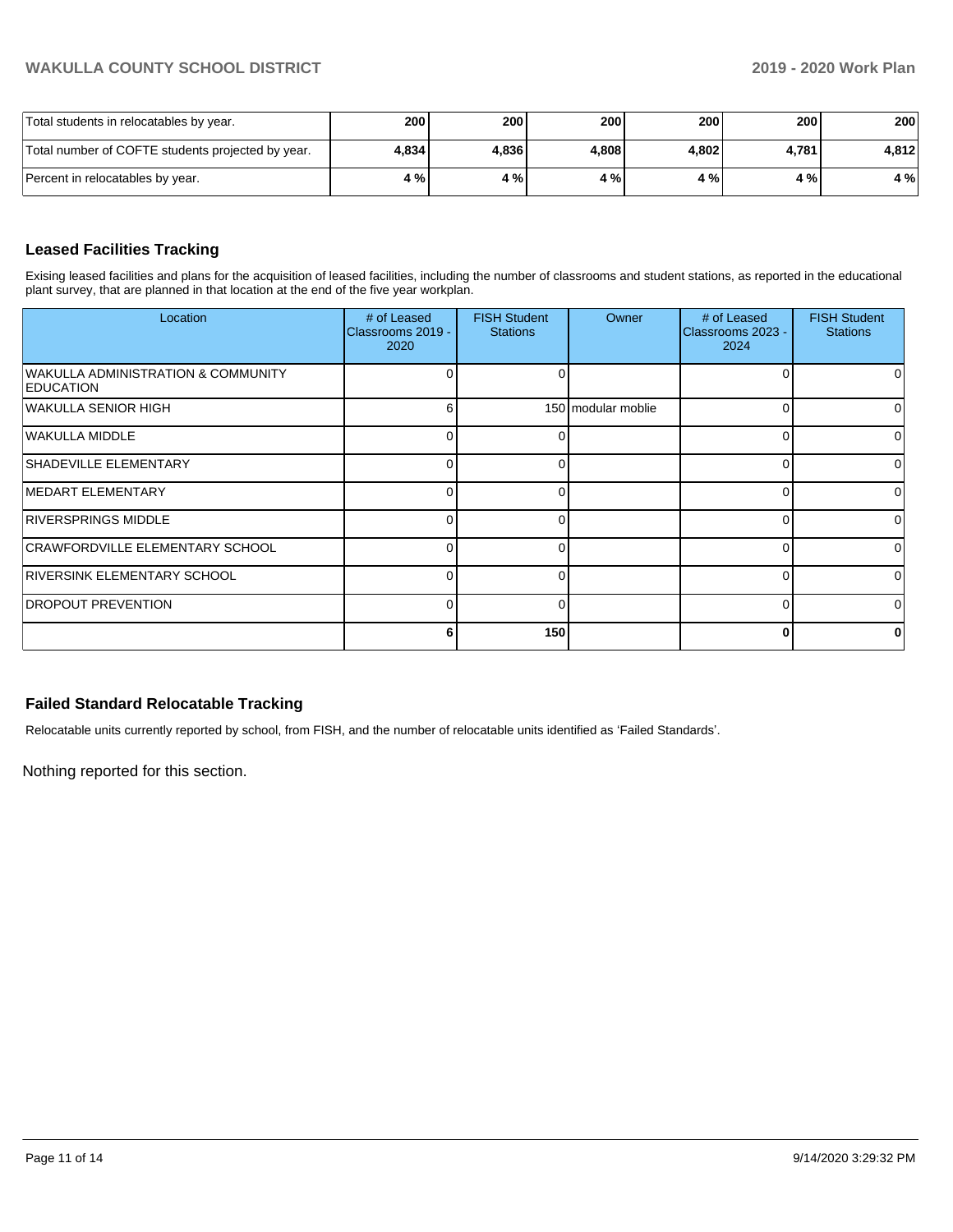# **Planning**

#### **Class Size Reduction Planning**

**Plans approved by the school board that reduce the need for permanent student stations such as acceptable school capacity levels, redistricting, busing, year-round schools, charter schools, magnet schools, public-private partnerships, multitrack scheduling, grade level organization, block scheduling, or other alternatives.**

Charter School, re-zoning

#### **School Closure Planning**

**Plans for the closure of any school, including plans for disposition of the facility or usage of facility space, and anticipated revenues.** 

Sopchoppy is was close for students as of july 2016, Being used by the community.

# **Long Range Planning**

#### **Ten-Year Maintenance**

District projects and locations regarding the projected need for major renovation, repair, and maintenance projects within the district in years 6-10 beyond the projects plans detailed in the five years covered by the work plan.

Nothing reported for this section.

### **Ten-Year Capacity**

Schedule of capital outlay projects projected to ensure the availability of satisfactory student stations for the projected student enrollment in K-12 programs for the future 5 years beyond the 5-year district facilities work program.

Nothing reported for this section.

### **Ten-Year Planned Utilization**

Schedule of planned capital outlay projects identifying the standard grade groupings, capacities, and planned utilization rates of future educational facilities of the district for both permanent and relocatable facilities.

| Grade Level Projections         | <b>FISH</b><br><b>Student</b><br><b>Stations</b> | <b>Actual 2018 -</b><br>2019 FISH<br>Capacity | Actual<br>$2018 -$<br>2019<br>COFTE | Utilization | Actual 2018 - 2019   Actual 2019 - 2020 / 2028 - 2029 new   Projected 2028 -   Projected 2028 -<br>Student Capacity to be added/removed | 2029 COFTE | 2029 Utilization |
|---------------------------------|--------------------------------------------------|-----------------------------------------------|-------------------------------------|-------------|-----------------------------------------------------------------------------------------------------------------------------------------|------------|------------------|
| Elementary - District<br>Totals | 2,768                                            | 2.768                                         | 2.085.52                            | 75.36 %     |                                                                                                                                         | 2.428      | 87.72 %          |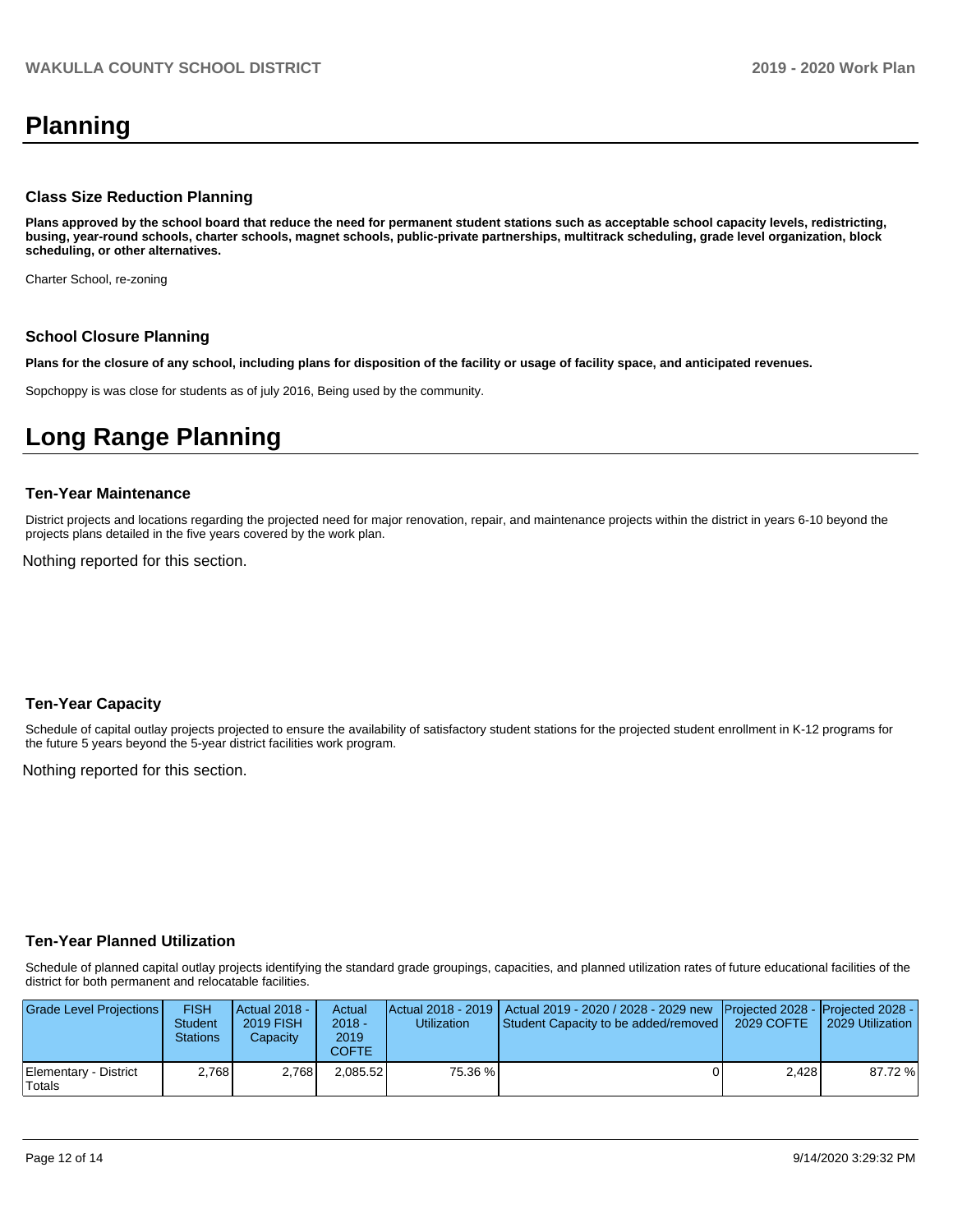|                          | 6.145 | 5,797 | 4.861.90 | 83.87 %  | 5,107 | 88.10%  |
|--------------------------|-------|-------|----------|----------|-------|---------|
| lOther - ESE. etc        | 238 I | 1271  | 265.66   | 209.45 % | 260   | 204.72% |
| High - District Totals   | .581  | 1.501 | 1.461.00 | 97.34 %  | 1,327 | 88.41 % |
| Middle - District Totals | .558  | .401  | 1.049.72 | 74.95 %  | 1.092 | 77.94 % |

**Combination schools are included with the middle schools for student stations, capacity, COFTE and utilization purposes because these facilities all have a 90% utilization factor. Use this space to explain or define the grade groupings for combination schools.** 

No comments to report.

#### **Ten-Year Infrastructure Planning**

**Proposed Location of Planned New, Remodeled, or New Additions to Facilities in 06 thru 10 out years (Section 28).**

Nothing reported for this section.

Plans for closure of any school, including plans for disposition of the facility or usage of facility space, and anticipated revenues in the 06 thru 10 out **years (Section 29).**

Nothing reported for this section.

#### **Twenty-Year Maintenance**

District projects and locations regarding the projected need for major renovation, repair, and maintenance projects within the district in years 11-20 beyond the projects plans detailed in the five years covered by the work plan.

Nothing reported for this section.

### **Twenty-Year Capacity**

Schedule of capital outlay projects projected to ensure the availability of satisfactory student stations for the projected student enrollment in K-12 programs for the future 11-20 years beyond the 5-year district facilities work program.

Nothing reported for this section.

### **Twenty-Year Planned Utilization**